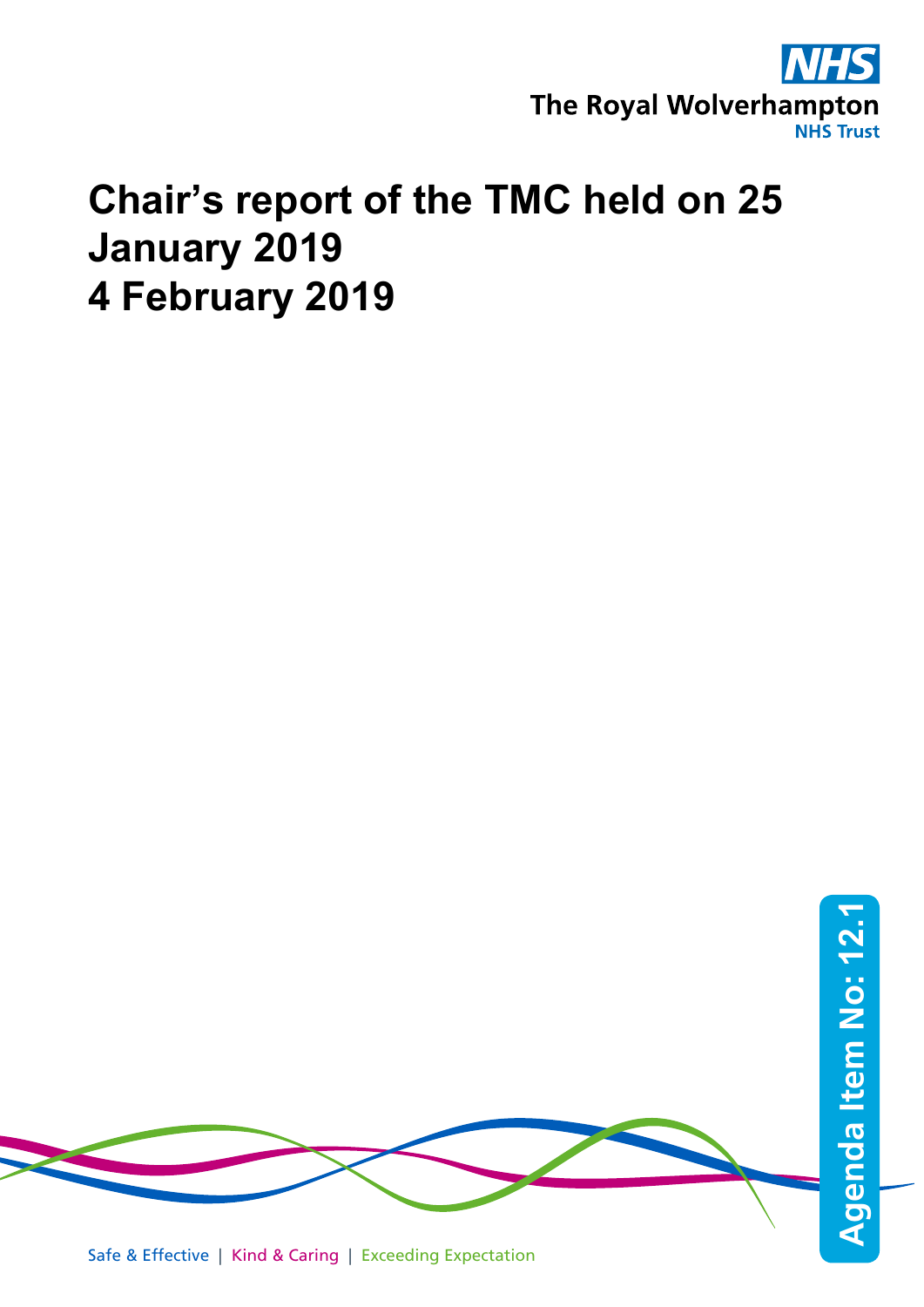The Royal Wolverhampton **NHS Trust** 

**Trust Board Report Meeting Date:** 4 February 2019 **Title:** Chair's report of the TMC held on 25 January 2019 **Executive Summary:** The Chair's report of the most recent Trust Management Committee meeting held on Friday 23 November 2018 **Action Requested: Receive and note For the attention of the Board** Matters discussed and reviewed at the most recent TMC **Author + Contact Details:** Tel 01902 694294 Email keith.wilshere1@nhs.net **Links to Trust Strategic Objectives** 1. Create a culture of compassion, safety and quality 2. Proactively seek opportunities to develop our services 3. To have an effective and well integrated local health and care system that operates efficiently 4. Attract, retain and develop our staff, and improve employee engagement 5. Maintain financial health – Appropriate investment to patient services 6. Be in the top 25% of all key performance indicators **Resource Implications:** As per Agenda Item **Report Data Caveats** The Meeting reviews standard reports that use the previous month's data. This data may be subject to cleansing and revision. **Safe:** patients, staff and the public are protected from abuse and avoidable harm. **Effective:** care, treatment and support achieves good outcomes, helping people maintain quality of life and is based on the best available evidence. **Caring:** staff involve and treat everyone with compassion, kindness, dignity and respect. **Responsive:** services are organised so that they meet people's needs. **Well-led:** the leadership, management and governance of the organisation make sure it's providing high-quality care that's based around individual needs, that it encourages learning and innovation, and that it promotes an open and fair culture. **Equality and Diversity Impact** None identified **Risks: BAF/ TRR** None identified **Public or Private:** Public **Other formal bodies involved:** Directors Meeting, Senior Managers Briefing **References** As per item. **NHS Constitution:**  In determining this matter, the Board should have regard to the Core principles contained in the Constitution of: • Equality of treatment and access to services • High standards of excellence and professionalism Service user preferences Cross community working **Best Value** • Accountability through local influence and scrutiny